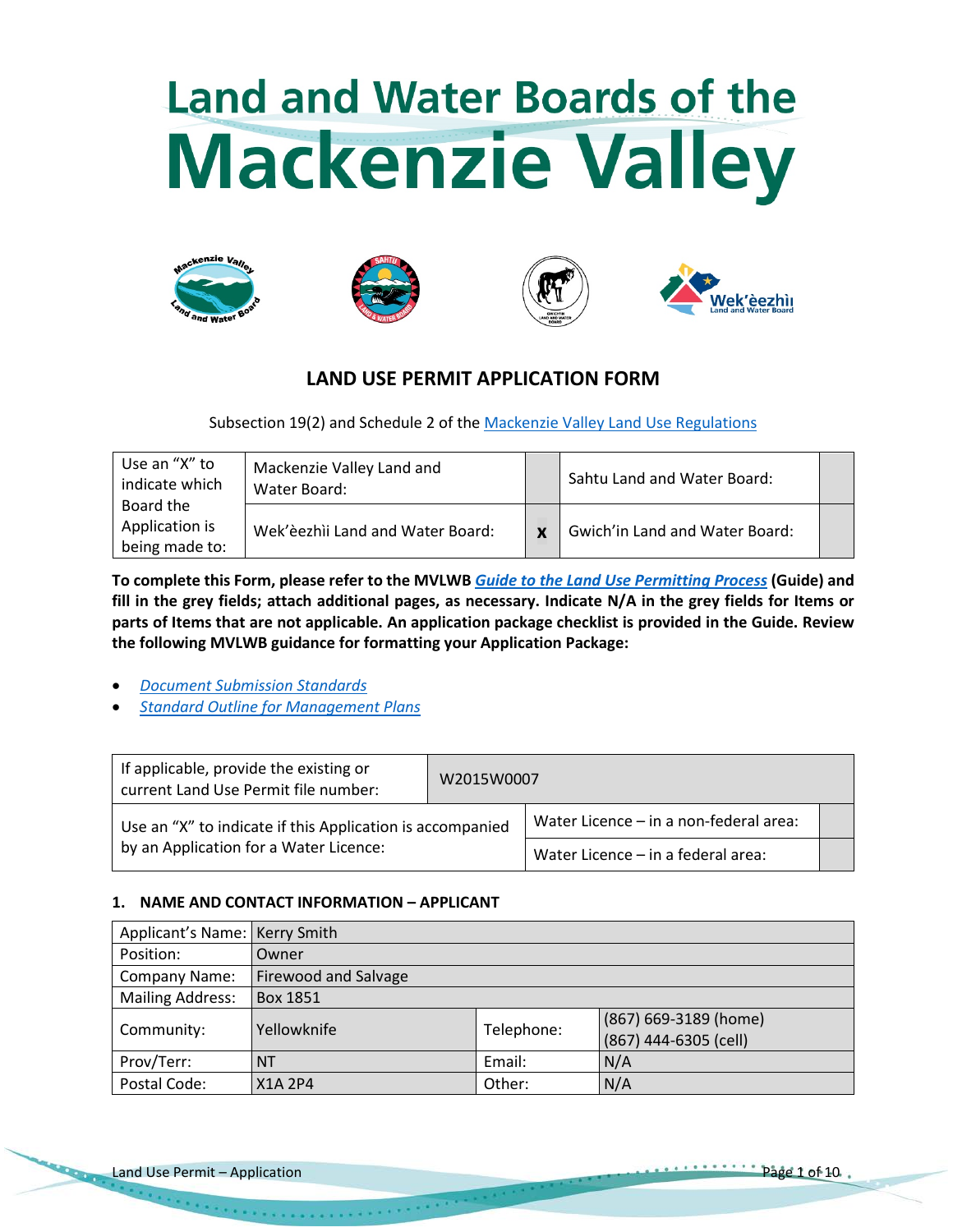# **2. NAME AND CONTACT INFORMATION – APPLICANT'S HEAD OFFICE**

Include a Certificate of Corporate Registration from the Government of the Northwest Territories in your Application Package.

| Use an "X" to indicate this information is the same as Item 1 above: | X          |  |
|----------------------------------------------------------------------|------------|--|
| Name:                                                                |            |  |
| Position:                                                            |            |  |
| Company Name:                                                        |            |  |
| <b>Mailing Address:</b>                                              |            |  |
| Community:                                                           |            |  |
| Prov/Terr:                                                           | Telephone: |  |
| Postal Code:                                                         | Email:     |  |
| Field Supervisor:                                                    | Other:     |  |

## **3. NAME AND CONTACT INFORMATION – CONTRACTORS AND SUB-CONTRACTORS**

Include relevant names, responsibilities, and contact information. An additional table should be added for each contractor and sub-contractor.

| Name:                   | N/A |            |  |
|-------------------------|-----|------------|--|
| Position:               |     |            |  |
| Company Name:           |     |            |  |
| <b>Mailing Address:</b> |     |            |  |
| Community:              |     | Telephone: |  |
| Prov/Terr:              |     | Email:     |  |
| Postal Code:            |     | Other:     |  |

Use an "X" to indicate that contractor and/or subcontractor information is not available at this time.

#### **4. LOCATION OF ACTIVITIES**

Use the grey fields below to provide or reference the following information:

Traditional Place Name: unknown

Maps and Geographic Information System (GIS) Data: Include a map in your Application Package identifying local geographic features, watercourses and water sources, project structures, and *location(s) of any proposed waste deposits*. Provide geographic coordinates (latitude and longitude) of project features, and the maximum and minimum project boundary in degrees, minutes, seconds, or decimal degrees. Include GIS data in your Application Package, if applicable. Refer to the MVLWB *[Geospatial Data Submission](https://mvlwb.com/sites/default/files/2021-07/Geospatial%20Data%20Submission%20Standards%20-%20Approved%20July%202021.pdf)  [Standards](https://mvlwb.com/sites/default/files/2021-07/Geospatial%20Data%20Submission%20Standards%20-%20Approved%20July%202021.pdf)* for providing geographic information.

| Minimum latitude:  | 62.279227 | Maximum latitude:  | $-116.374333$ |
|--------------------|-----------|--------------------|---------------|
| Minimum longitude: | 62.288076 | Maximum longitude: | -116.409369   |

NTS Map Sheet No.: Provide the map sheet number: | 085K

Land Types: Use an "X" to indicate the type(s) of the land on which the activities are proposed:

| Free Hold/ | Commissioner s/    | $\blacksquare$ | Federal Land: |                 |  |
|------------|--------------------|----------------|---------------|-----------------|--|
| Private:   | Territorial Lands: | 71             |               | Municipal Land: |  |

Land Use Permit – Application **Page 2 of 10** 

 $\mathcal{O}(1)$  and  $\mathcal{O}(1)$  is a maximum of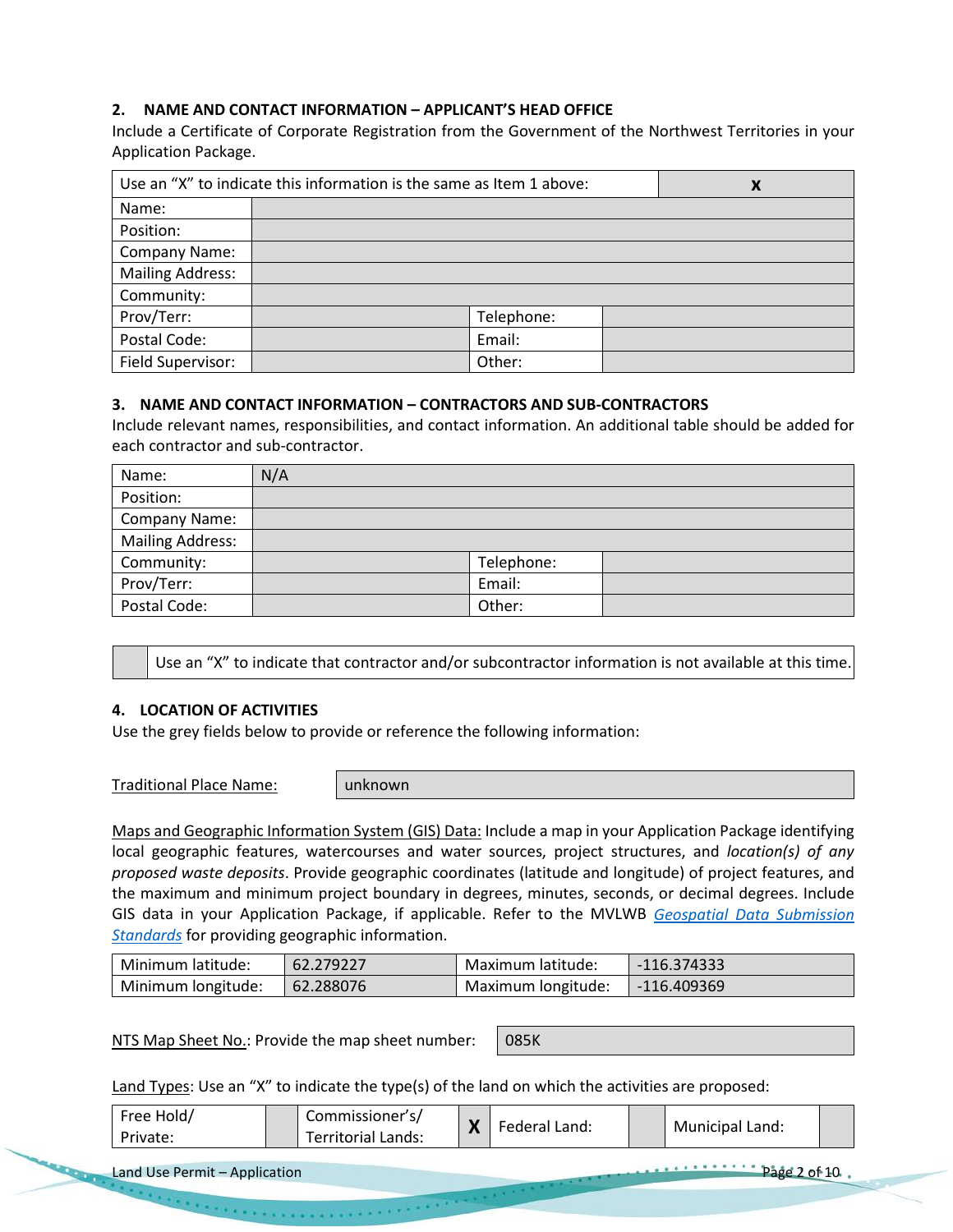# **5. ELIGIBILITY**

Refer to section 18 of the [Mackenzie Valley Land Use Regulations.](https://mvlwb.com/content/staff-directory-0) Use an "X" to indicate which one applies:

| $18(a)(ii)$ :<br>$18(a)(i)$ :<br>$\mathbf{v}$<br>$\mathbf{\Lambda}$ | Miii<br>'8(a)(III).<br>∸ | $18(b)$ : |  |
|---------------------------------------------------------------------|--------------------------|-----------|--|
|---------------------------------------------------------------------|--------------------------|-----------|--|

#### **6. RIGHTS AND/OR CONTRACTS TO SUPPORT ELIGIBILITY**

Contact Indigenous, federal, and territorial governments, and other parties to ensure all appropriate rights, authorizations, permissions, dispositions, and contracts have been obtained or are in the process of being obtained (e.g., mineral exploration rights, quarry permits, licences of occupation, leases, access agreements and authorizations, etc.). List and provide confirmation of other authorizations that relate to the proposed activities; reference these in your Application Package (e.g., rights, permits, licences, etc.).

Cutting and hauling permit in place with the Government of the Northwest Territories Department of Environment and Natural Resources.

#### **7. PERMIT TYPE AND CRITERIA**

Refer to sections 4 and 5 of the [Mackenzie Valley Land Use Regulations.](http://laws-lois.justice.gc.ca/PDF/SOR-98-429.pdf) Use an "X" to indicate which permitting criteria apply:

|              | Type A |              |   | Type B       |   |              | Type C |                       |  |
|--------------|--------|--------------|---|--------------|---|--------------|--------|-----------------------|--|
| $4(a)(i)$ :  |        | $4(b)(i)$ :  |   | $5(a)(i)$ :  |   | $5(b)(i)$ :  |        | (SLWB and WLWB only): |  |
| $4(a)(ii)$ : | X      | $4(b)(ii)$ : | Χ | $5(a)(ii)$ : | X | $5(b)(ii)$ : |        |                       |  |
| 4(a)(iii):   |        | 4(b)(iii):   |   | 5(a)(iii):   |   |              |        |                       |  |
| 4(a)(iv):    |        | $4(b)(iv)$ : |   | 5(a)(iv):    |   |              |        |                       |  |
| $4(a)(v)$ :  |        |              |   | $5(a)(v)$ :  |   |              |        |                       |  |
|              |        |              |   | 5(a)(vi):    |   |              |        |                       |  |

#### **8. PROJECT DESCRIPTION**

Include a project description in your Application Package, or for small-scale projects, describe the proposed activities in the grey field provided below. Include the name and type (e.g., lake, river) of water source(s), and the purpose and quantity of water to be used (rates, volumes (m<sup>3</sup>/day)). Indicate the total number of hectares to be used in each phase of the project, as well as through the life of the project.

Cutting and Hauling Firewood

Water that comes up from a well on site every spring to be use for firefighting if necessary.

Site to be used under the Permit is approximately 345 hectares (see Map 1). Total property may be used in later years and equals approximately 1,152 hectares (see Map 2).

#### **9. CAMP**

Describe the proposed camp size and layout. Indicate the number of person-days; explain, with rationale, any variations in the number of people that may be on site over the life of the project.

 $\mathcal{O}(n)$  is the set of the companion of  $\mathcal{O}(n)$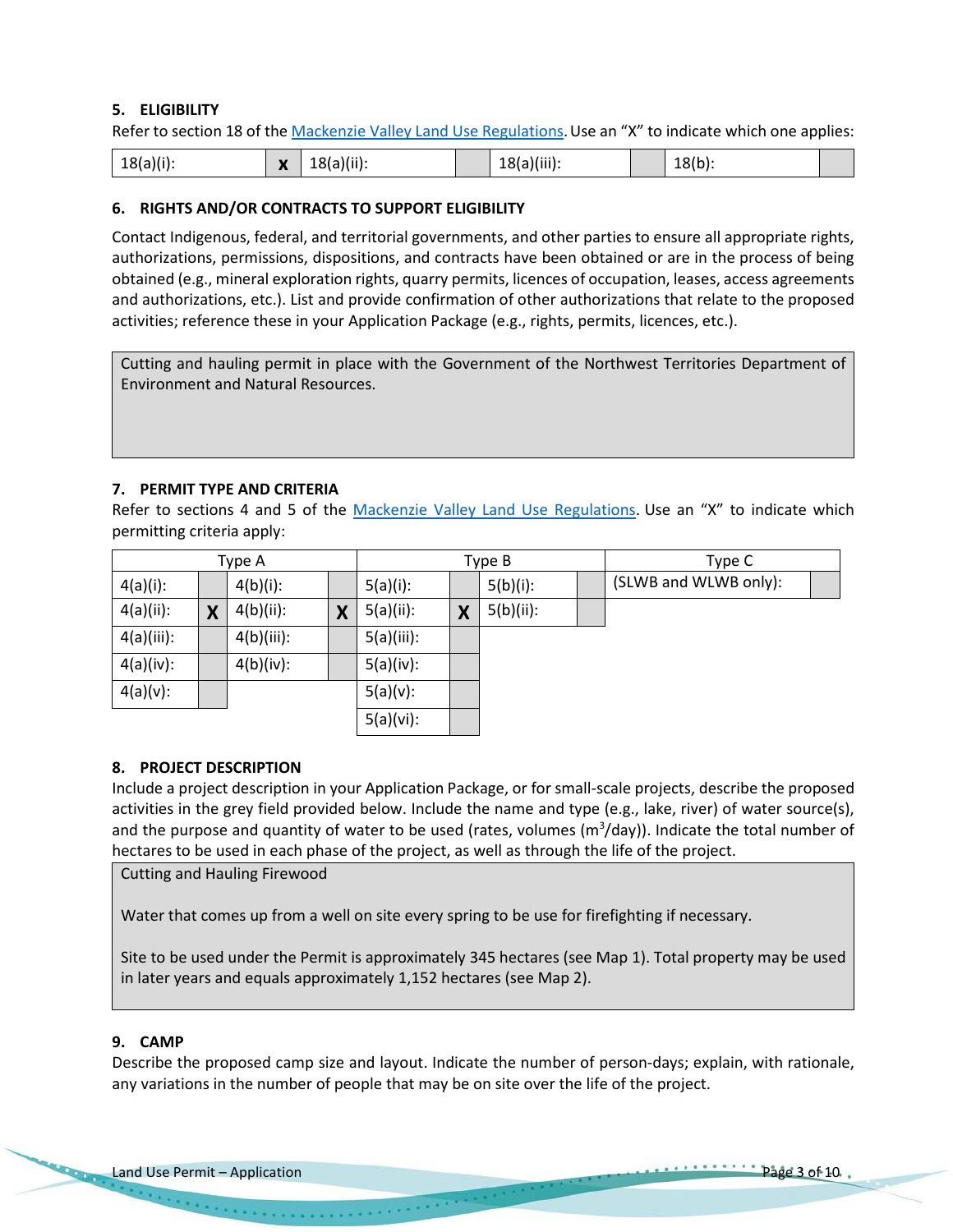Using pre-existing camp:

- Cabin on site (approx. 16m x 24m)
- Portable shop (approx. 25m x 33m)
- Camper on hill top (approx. 10m x 22m)
- Outhouse

Max number of people on site = 2 people Number of operating days in calendar year = 365 days (year-round) Number of person-days = 730

## **10. ROADS AND ACCESSES**

Provide detailed information about the construction, location, and decommissioning of any roads and accesses.

| Use an "X" to indicate if this is to $\frac{1}{2}$ | Yes | Use an "X" to indicate if the route has | Yes |  |
|----------------------------------------------------|-----|-----------------------------------------|-----|--|
| be a pioneered road or access:                     | No  | been laid out or ground-truthed:        | No  |  |

| $N/A$ – no new roads necessary |  |  |
|--------------------------------|--|--|
|                                |  |  |
|                                |  |  |
|                                |  |  |
|                                |  |  |
|                                |  |  |
|                                |  |  |

# **11. PROPOSED WASTE MANAGEMENT METHODS**

Use the grey fields below to provide or reference the following information:

Waste Management Plan: Include a Waste Management Plan in your Application Package, if applicable, or for small-scale projects, describe the proposed waste management activities in the grey fields provided below. A template for the Plan can be found in the MVLWB *[Guidelines for Developing a](https://mvlwb.com/sites/default/files/documents/MVLWB-Guidelines-for-Developing-a-Waste-Management-Plan-Mar-31_11-JCWG.pdf)* W*aste Management [Plan](https://mvlwb.com/sites/default/files/documents/MVLWB-Guidelines-for-Developing-a-Waste-Management-Plan-Mar-31_11-JCWG.pdf)*.

| Waste Type                                        | Management Method(s)                          |
|---------------------------------------------------|-----------------------------------------------|
| Garbage:                                          | Disposed in burn barrel and taken to Rae dump |
| Sewage (Sanitary and greywater):                  | Outhouse dug out                              |
| Brush and trees:                                  | Leave on-site or burn on-site (in gravel pit) |
| Overburden (Organic soils, waste material, etc.): | N/A                                           |
| Other (describe):                                 | N/A                                           |

Off-site Disposal: If waste is proposed to be disposed of off-site within the NWT, written confirmation (e.g., an email, letter, etc.) from the facility/facilities indicating they will accept the waste is required. Include it/these in your Application Package. Please note this information will be required by the Board prior to commencement of activities.

## **12. EQUIPMENT**

Identify the types of equipment proposed to be used.

| <b>Number</b> | Type/Description                                                                                    | Size (weight in tonnes) | Proposed use |
|---------------|-----------------------------------------------------------------------------------------------------|-------------------------|--------------|
| 4             | Skidders (two 518 cat (1 line)<br>and 1 grapple), one 440 John<br>Deere, and one 440<br>Timberjack) | 6.84 - 9.70 tonnes      | Firewood     |

the company's proposed and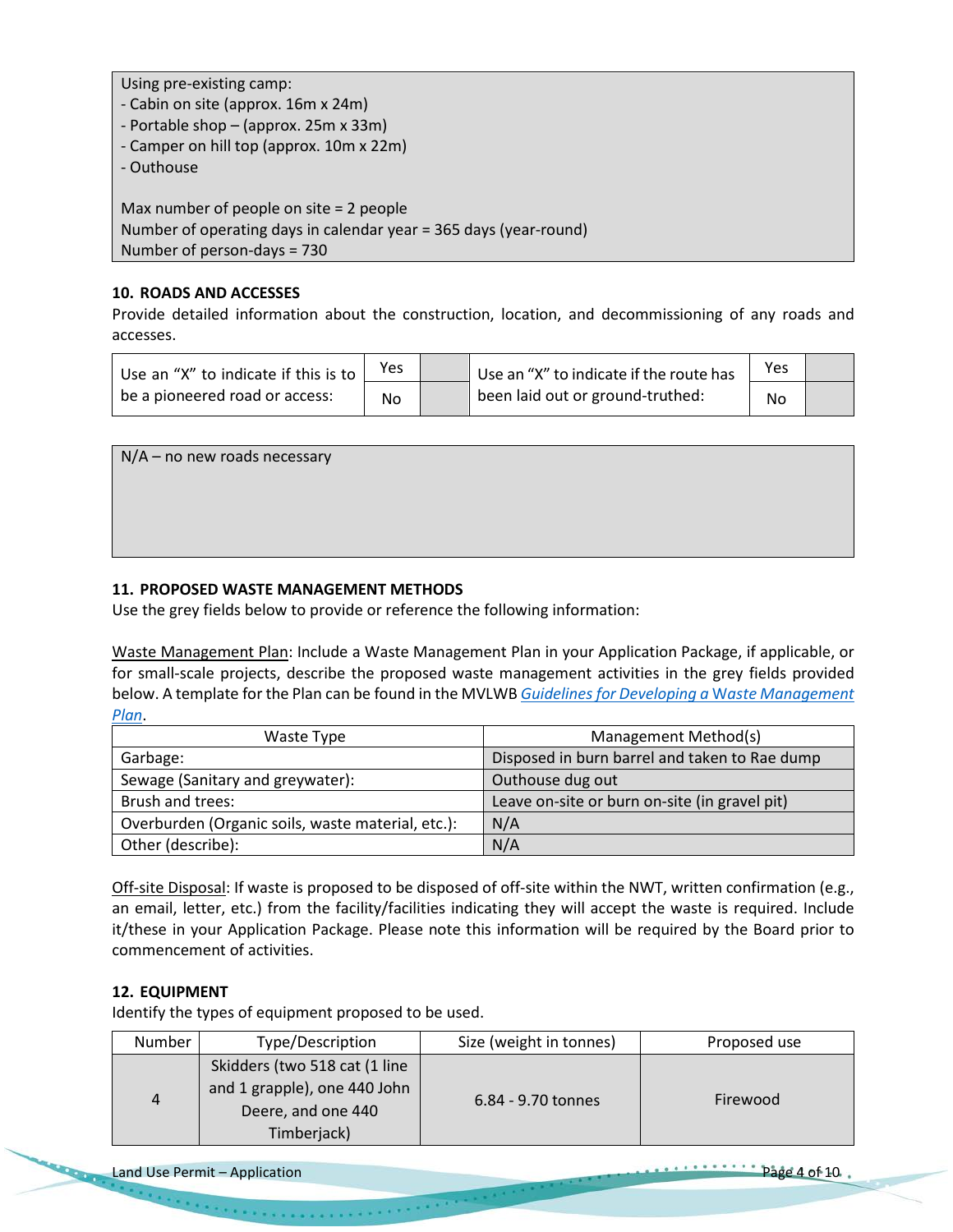| $\mathbf{1}$ | Loader (950 cat to load)                  | 18.7 tonnes | Loading logs, digging gravel,<br>cleaning up brush |
|--------------|-------------------------------------------|-------------|----------------------------------------------------|
| $\mathbf{1}$ | Processor (Pto driven; Japa<br>370)       |             | To block and split wood                            |
| 1            | Harvester (Hyundai 210 LC7<br>620 Wartha) |             | To cut and limb trees                              |
| $\mathbf{1}$ | Semi truck and trailer                    |             | Hauling wood                                       |
| $\mathbf{1}$ | Ford truck with Tank (water<br>truck)     |             | Solely for fires                                   |
| $\mathbf{1}$ | <b>Truck</b>                              | 1 ton       | To haul fuel and supplies                          |
|              | Kobota Tractor                            |             | To drive the processor (pto)                       |

## **13. FUEL**

Identify all fuel types proposed to be used.

| Type of Fuel          | Number<br>οf<br>containers | Capacity of<br>containers<br>(e.g., litres, pounds) | Type of container<br>(e.g., barrel, tank, tidy-<br>tank) | Proposed storage or<br>staging location(s) |
|-----------------------|----------------------------|-----------------------------------------------------|----------------------------------------------------------|--------------------------------------------|
| Diesel:               | 8                          | 45 gallons                                          | <b>Drums</b>                                             | Campsite                                   |
| Gasoline:             | 3                          | 45 gallons                                          | <b>Drums</b>                                             | Campsite                                   |
| <b>Aviation Fuel:</b> | N/A                        |                                                     |                                                          |                                            |
| Propane:              | 6                          | Three-100 pound<br>(lbs) and three -20<br>Ibs.      | <b>Bottles</b>                                           | Hooked up to<br>camper                     |
| Lantern Fuel          | $\mathbf{1}$               | 5 gallons                                           | Gerry can                                                | Campsite                                   |
| Motor Oil             | 5                          | 5 litres                                            | Cans                                                     | Campsite                                   |
| Hydraulic Oil         | 3                          | 5 gallons                                           | Pails                                                    | Campsite                                   |
| Gear Oil              | $\mathbf{1}$               | 1 gallon                                            | <b>Jug</b>                                               | Campsite                                   |

## **14. METHODS OF FUEL TRANSFER**

Describe the proposed methods to transfer fuel.

Pump by 12-volt pump or hand pump. 1 ton truck to haul barrels.

## **15. SPILL CONTINGENCY PLAN**

Include a Spill Contingency Plan in your Application Package, if applicable, or for small-scale projects, provide relevant details in the grey field provided below. An example of this Plan can be found in the INAC *[Guidelines](https://mvlwb.com/sites/default/files/guidelines_for_spill_contingency_planning_2007.pdf)  [for Spill Contingency Planning](https://mvlwb.com/sites/default/files/guidelines_for_spill_contingency_planning_2007.pdf)*.

- Fuel spills are soaked up with saw dust, placed on dry wood, and burned off in the winter
- Any oil spilled on sand is removed using the loader and placed on burn pile to be burned off in the winter
- Soak sheets available

## **16. PROPOSED PROJECT SCHEDULE AND TERM**

**Contract Construction**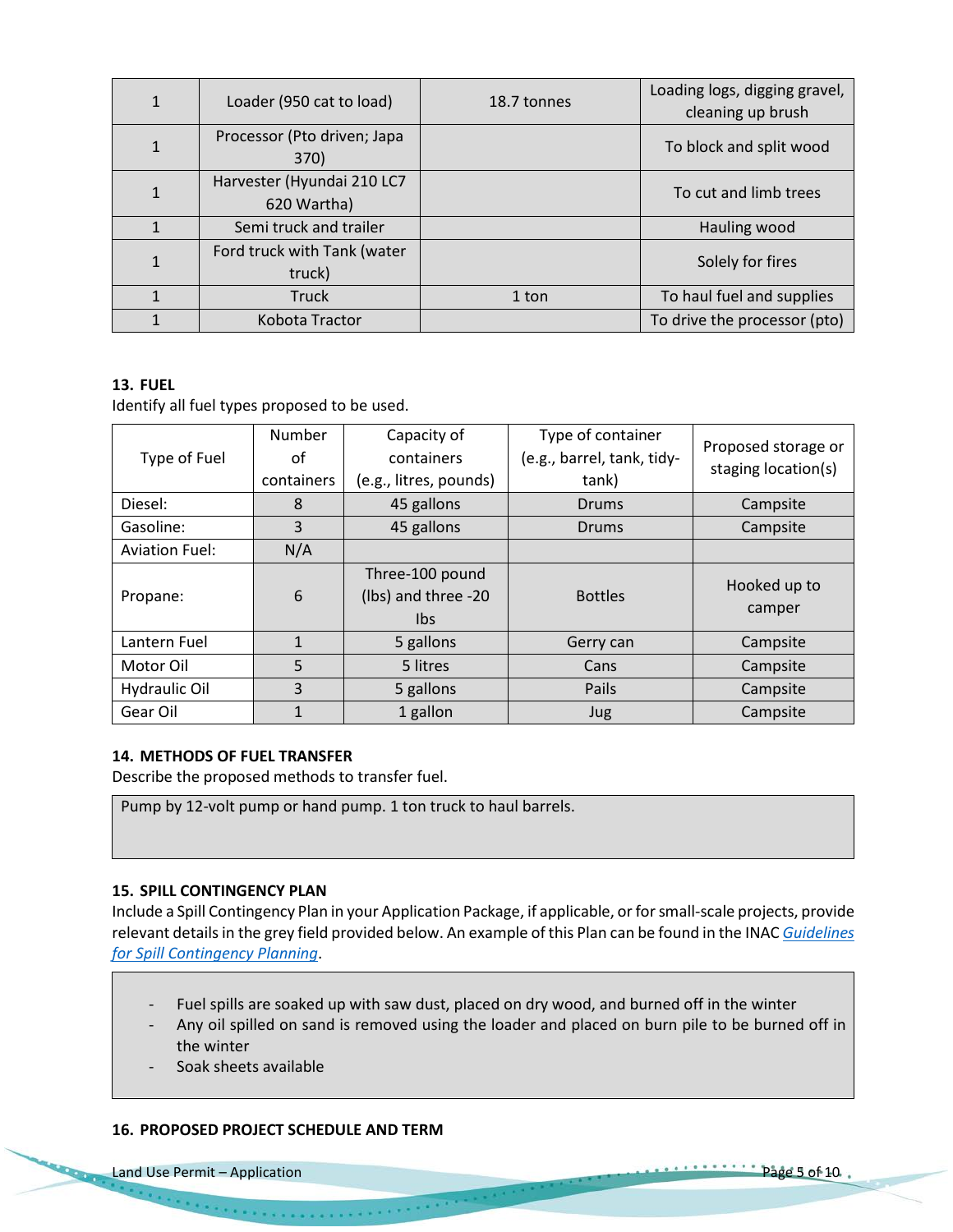Indicate the proposed project start and completion dates and the time of year the project activities are planned to occur. Describe any anticipated temporary closure(s) or seasonal shutdowns. Indicate the term requested.

| Start Date:                                                                                             | August 13, 2022 | <b>Completion Date:</b> | August 12, 2027 |  |  |  |
|---------------------------------------------------------------------------------------------------------|-----------------|-------------------------|-----------------|--|--|--|
| No seasonal or temporary shutdowns are expected for the duration of the Permit.                         |                 |                         |                 |  |  |  |
|                                                                                                         |                 |                         |                 |  |  |  |
| Note that this is an ongoing operation and the August $13th$ start date follows the date of the current |                 |                         |                 |  |  |  |
| Permit (W2015W0007) expiry.                                                                             |                 |                         |                 |  |  |  |
| Term of Permit Requested:                                                                               |                 | 5 years                 |                 |  |  |  |

## **17. POTENTIAL ENVIRONMENTAL IMPACTS OF THE PROJECT AND PROPOSED MITIGATIONS**

If the proposed project, or parts of the proposed project, may be exempt from preliminary screening, describe the rationale for the exemption in the grey field below. Include the date of the most recent screening, and/or the environmental assessment or impact review number.

This is an ongoing operation that started in 2003. The most recent preliminary screening date was June 26, 2003.

Unless the project could be exempt from preliminary screening, using the Impact-Mitigation Table below, or the more detailed Table in Appendix D of th[e Guide,](https://wlwb.ca/sites/default/files/2020-09/lwb_guide_to_the_land_use_permitting_process_-_final_-_sep_16_20.pdf) identify all potential impacts and possible mitigations that are relevant to the proposed project, and indicate whether any of the mitigation measures have been developed as a result of input from affected parties. Possible potential impacts are listed below; however, these lists are not exhaustive and may not apply to all projects. All information provided should reflect the size, scale, and nature of the proposed project. Cumulative impacts and climate change must be considered. Attach additional pages if needed.

| <b>Potential Impacts</b><br>Use an "X" to indicate which apply | $\boldsymbol{\mathsf{x}}$ | <b>Potential Project Impacts and Proposed</b><br><b>Mitigations</b><br>Describe the potential impact(s) and the proposed<br>measure(s) to reduce each of these impacts.                      |  |  |
|----------------------------------------------------------------|---------------------------|----------------------------------------------------------------------------------------------------------------------------------------------------------------------------------------------|--|--|
| <b>ABIOTIC COMPONENTS</b>                                      |                           |                                                                                                                                                                                              |  |  |
| Land                                                           |                           |                                                                                                                                                                                              |  |  |
| Soil contamination                                             |                           | Drums are sealed and will be stored on flat shale<br>X and sand and sawdust and residues to absorb spills.<br>Sand and sawdust containing residues will be<br>burned in fall on brush piles. |  |  |
| Soil compaction                                                |                           |                                                                                                                                                                                              |  |  |
| Destabilization/erosion                                        |                           |                                                                                                                                                                                              |  |  |
| Change in soil structure                                       |                           |                                                                                                                                                                                              |  |  |
| Inability to support vegetation                                |                           |                                                                                                                                                                                              |  |  |
| Other                                                          |                           |                                                                                                                                                                                              |  |  |
|                                                                | Water                     |                                                                                                                                                                                              |  |  |
|                                                                |                           | Groundwater                                                                                                                                                                                  |  |  |
| Water table alteration                                         |                           |                                                                                                                                                                                              |  |  |
| Infiltration changes                                           |                           |                                                                                                                                                                                              |  |  |
| Changes in water quality                                       |                           |                                                                                                                                                                                              |  |  |
| Land Use Permit - Application                                  |                           | Page 6 of 10.                                                                                                                                                                                |  |  |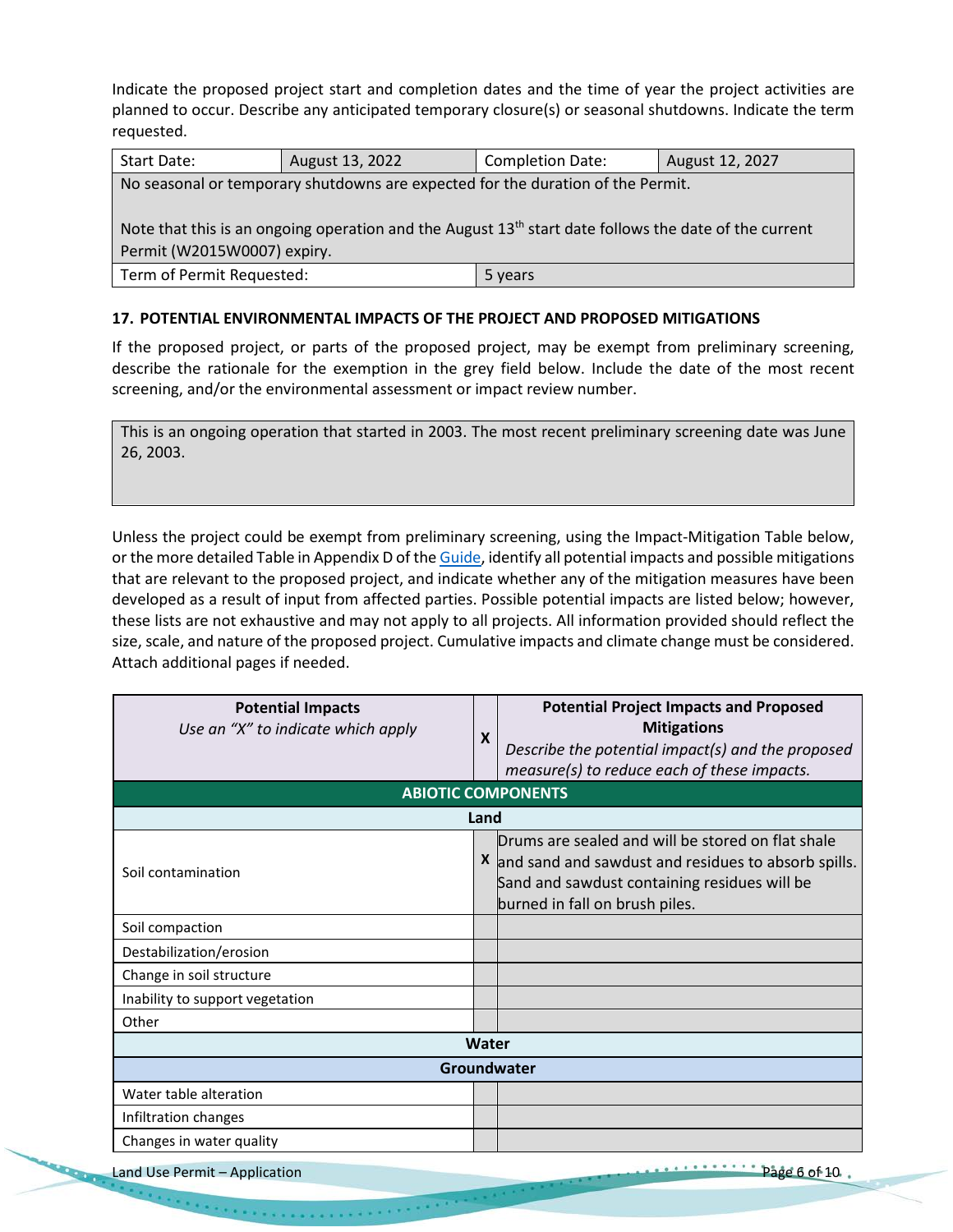|                                                                                                            |                  | <b>Potential Project Impacts and Proposed</b>     |
|------------------------------------------------------------------------------------------------------------|------------------|---------------------------------------------------|
| Use an "X" to indicate which apply                                                                         | $\boldsymbol{X}$ | <b>Mitigations</b>                                |
|                                                                                                            |                  | Describe the potential impact(s) and the proposed |
|                                                                                                            |                  | measure(s) to reduce each of these impacts.       |
| Temperature changes                                                                                        |                  |                                                   |
| Other                                                                                                      |                  |                                                   |
|                                                                                                            |                  | <b>Permafrost</b>                                 |
| Loss or change in extent                                                                                   |                  |                                                   |
| Changes in seasonal fluctuations                                                                           |                  |                                                   |
| Change in persistence                                                                                      |                  |                                                   |
| Other                                                                                                      |                  |                                                   |
|                                                                                                            |                  | <b>Surface Water</b>                              |
| Water flow or level changes (permanent, temporary,<br>seasonal)                                            |                  |                                                   |
| Drainage pattern changes                                                                                   |                  |                                                   |
| Temperature changes                                                                                        |                  |                                                   |
| Changes in water quality                                                                                   |                  |                                                   |
| Wetland impairment                                                                                         |                  |                                                   |
| Changes to aquatic habitat (see Biotic section below)                                                      |                  |                                                   |
| Other                                                                                                      |                  |                                                   |
|                                                                                                            | Air              |                                                   |
| Changes in air quality                                                                                     |                  |                                                   |
| Harm to living things                                                                                      |                  |                                                   |
| Increased greenhouse gases                                                                                 |                  |                                                   |
| Other                                                                                                      |                  |                                                   |
|                                                                                                            |                  | <b>BIOTIC COMPONENTS</b>                          |
|                                                                                                            |                  | Vegetation                                        |
| Direct loss of vegetation                                                                                  |                  |                                                   |
| Loss of Species at Risk or may-be-at-risk plants                                                           |                  |                                                   |
|                                                                                                            |                  |                                                   |
|                                                                                                            |                  |                                                   |
| Change in species composition                                                                              |                  |                                                   |
| Introduction of non-native (invasive) species                                                              |                  |                                                   |
| Effects on plant health (dust, metals, toxins)<br>Increased risk of fire                                   |                  |                                                   |
|                                                                                                            |                  |                                                   |
| Compaction of vegetation<br>Other                                                                          |                  |                                                   |
|                                                                                                            |                  |                                                   |
| <b>Terrestrial Wildlife Habitat</b>                                                                        |                  |                                                   |
| Direct loss or removal of habitat, dens, or nests<br>Loss or removal of keystone species and/or Species at |                  |                                                   |
| Risk habitat                                                                                               |                  |                                                   |
| Fragmentation of wildlife corridor<br>Direct injury or mortality                                           |                  |                                                   |
|                                                                                                            |                  |                                                   |
| Disturbances to key lifecycle stages: breeding, feeding,<br>nesting, staging                               |                  |                                                   |
| Effects on population abundance                                                                            |                  |                                                   |
| Change in species diversity                                                                                |                  |                                                   |
| Effects on wildlife health (toxins, metals, etc.)                                                          |                  |                                                   |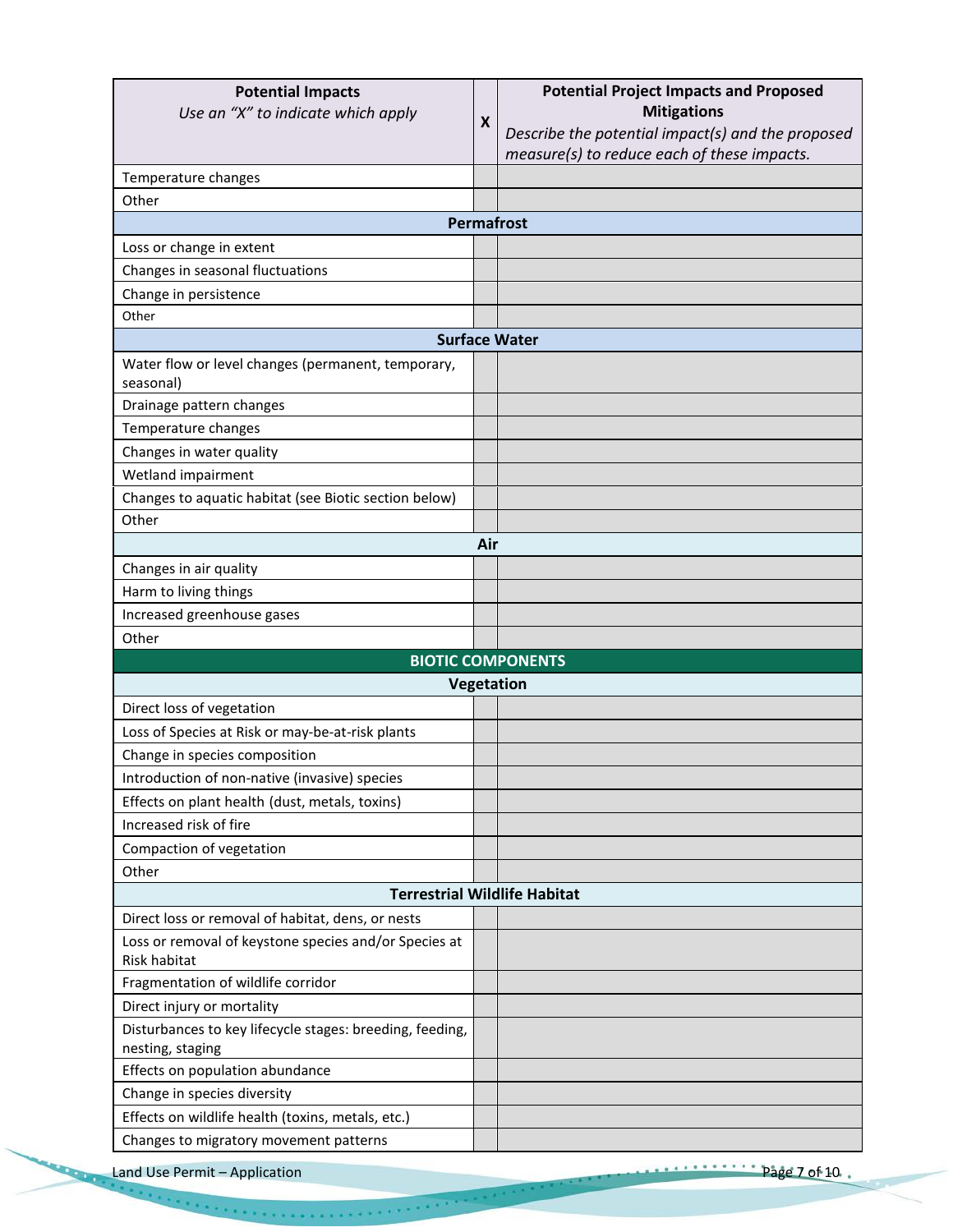| <b>Potential Impacts</b><br>Use an "X" to indicate which apply                                                                                                      | X                                                | <b>Potential Project Impacts and Proposed</b><br><b>Mitigations</b><br>Describe the potential impact(s) and the proposed<br>measure(s) to reduce each of these impacts. |  |  |  |
|---------------------------------------------------------------------------------------------------------------------------------------------------------------------|--------------------------------------------------|-------------------------------------------------------------------------------------------------------------------------------------------------------------------------|--|--|--|
| Changes to predator-prey relationships                                                                                                                              |                                                  |                                                                                                                                                                         |  |  |  |
| Human-wildlife conflicts                                                                                                                                            | X                                                | Garbage is burned to prevent attracting wildlife                                                                                                                        |  |  |  |
| Other                                                                                                                                                               |                                                  |                                                                                                                                                                         |  |  |  |
|                                                                                                                                                                     |                                                  | <b>Aquatic Habitat</b>                                                                                                                                                  |  |  |  |
| <b>Breeding disturbances</b>                                                                                                                                        |                                                  |                                                                                                                                                                         |  |  |  |
| Change in species diversity                                                                                                                                         |                                                  |                                                                                                                                                                         |  |  |  |
| Effects on health (toxins, metals, sediment, etc.)                                                                                                                  |                                                  |                                                                                                                                                                         |  |  |  |
| Changes to migratory movement patterns                                                                                                                              |                                                  |                                                                                                                                                                         |  |  |  |
| Changes to predator-prey relationships                                                                                                                              |                                                  |                                                                                                                                                                         |  |  |  |
| Effects on population abundance                                                                                                                                     |                                                  |                                                                                                                                                                         |  |  |  |
| Change in species diversity                                                                                                                                         |                                                  |                                                                                                                                                                         |  |  |  |
| Other                                                                                                                                                               |                                                  |                                                                                                                                                                         |  |  |  |
| <b>CULTURAL COMPONENTS</b>                                                                                                                                          |                                                  |                                                                                                                                                                         |  |  |  |
| <b>Wildlife Harvesting</b>                                                                                                                                          |                                                  |                                                                                                                                                                         |  |  |  |
| Loss or reduction in game species populations                                                                                                                       |                                                  |                                                                                                                                                                         |  |  |  |
| Effects on traditional land use, subsistence, and<br>harvesting rights                                                                                              |                                                  |                                                                                                                                                                         |  |  |  |
| Other                                                                                                                                                               |                                                  |                                                                                                                                                                         |  |  |  |
|                                                                                                                                                                     | <b>Cultural Integrity and Heritage Resources</b> |                                                                                                                                                                         |  |  |  |
| Change to or loss of cultural integrity                                                                                                                             |                                                  |                                                                                                                                                                         |  |  |  |
| Change to or loss of traditional lifestyle                                                                                                                          |                                                  |                                                                                                                                                                         |  |  |  |
| Change to or loss of heritage resource                                                                                                                              |                                                  |                                                                                                                                                                         |  |  |  |
| Other                                                                                                                                                               |                                                  |                                                                                                                                                                         |  |  |  |
| <b>Social and Economic Well-being</b>                                                                                                                               |                                                  |                                                                                                                                                                         |  |  |  |
| Increased human health hazard and risk                                                                                                                              |                                                  |                                                                                                                                                                         |  |  |  |
| Economic opportunities or losses (employment,<br>training)                                                                                                          |                                                  |                                                                                                                                                                         |  |  |  |
| Change in ecological, cultural, social, or economic<br>values identified for protection in approved Land Use<br>Plans                                               |                                                  |                                                                                                                                                                         |  |  |  |
| Impairment of the recreational or traditional uses of<br>the land or water                                                                                          |                                                  |                                                                                                                                                                         |  |  |  |
| Impairment of the aesthetic quality of the land or<br>water                                                                                                         |                                                  |                                                                                                                                                                         |  |  |  |
| Changes to the use of the area by other non-<br>Indigenous people (e.g., trappers, outfitters, residents,<br>hunters, forest harvesters, other authorized projects) |                                                  |                                                                                                                                                                         |  |  |  |
| Other                                                                                                                                                               |                                                  |                                                                                                                                                                         |  |  |  |

#### **18. CLOSURE AND RECLAMATION**

Use the grey field below to provide or reference the following information:

Closure and Reclamation Plan: Include a Closure and Reclamation Plan in the Application Package, if applicable, or for small-scale projects, describe the proposed closure and reclamation activities in the grey field provided below. Describe any temporary closure(s) and seasonal shutdowns. Please also refer to the

Land Use Permit – Application Page 8 of 10.

 $\sim 10^{11}$  and  $\sim 10^{11}$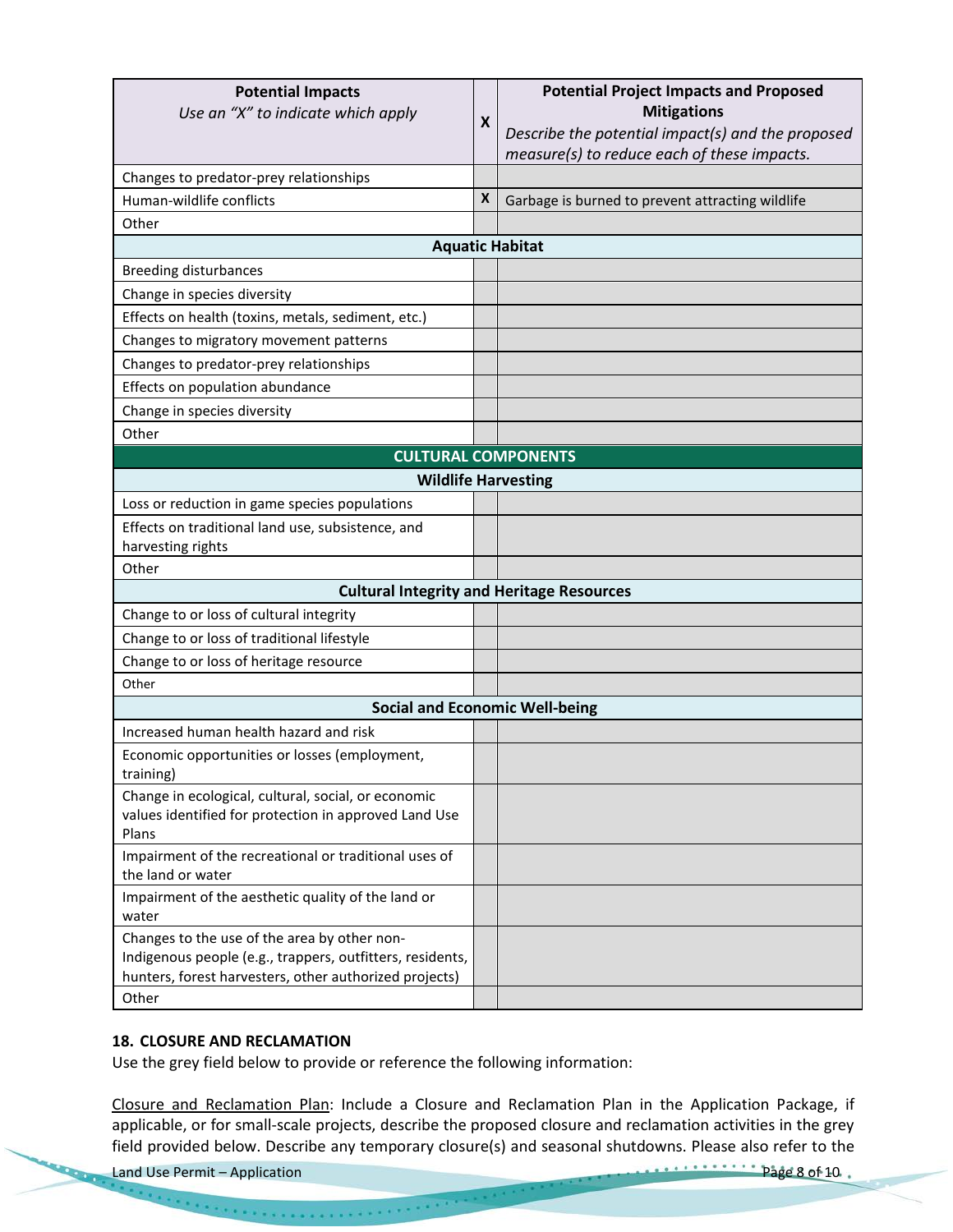MVLWB/AANDC Guidelines for the Closure and Reclamation of Advanced Mineral Exploration and Mine Sites in the Northwest Territories.

Closure Cost Estimate: Prepare a Closure Cost Estimate and include it in your Application Package. Applicants are encouraged to contact Board staff, prior to applying, to determine which closure-costestimate template is most suited to the activities being applied for. Guidance is provided in section 2.2 of the MVLWB/INAC/GNWT Guidelines for Closure and Reclamation Cost Estimates for Mines. If the Application is submitted concurrently with a Water Licence Application, the estimate should include a breakdown of water- and land-related activities and liabilities.

No equipment will be left on site, everything will be removed. Area will be allowed to reforest naturally. Closure Cost Estimate - N/A

#### 19. ADDITIONAL SUPPORTING INFORMATION

Use the grey field below to provide or reference the following information:

Engagement: Conduct engagement, prepare an Engagement Record and Engagement Plan in accordance with the MVLWB Engagement Guidelines for Applicants and Holders of Water Licences and Land Use Permits, and include them in your Application Package. Templates are provided in the Guidelines. Please also refer to *Information for Proponents on MVLWB's Engagement Requirements*.

Land Use Plans: Contact the applicable Land Use Planning Board or the Tijcho Government to discuss conformity with the relevant land use plan(s). Include a Land Use Plan Conformity Table in your Application Package, demonstrating how the project meets the requirements of the Land Use Plan, if applicable.

Traditional (Environmental) Knowledge (TEK/TK): Provision of TEK/TK is mandatory for applications to the SLWB. Other applicants are strongly encouraged to include TEK/TK.

Studies Undertaken to Date: List any relevant studies that support the proposed activities and include them in your Application Package.

|     | the second of the country control of the control of the control of the control of the control of the control of the control of the control of the control of the control of the control of the control of the control of the c |                   | come of the process of the second come of the second |
|-----|--------------------------------------------------------------------------------------------------------------------------------------------------------------------------------------------------------------------------------|-------------------|------------------------------------------------------|
| N/A |                                                                                                                                                                                                                                |                   |                                                      |
|     |                                                                                                                                                                                                                                |                   |                                                      |
|     |                                                                                                                                                                                                                                | ----------------- | ----------                                           |

#### **20. FEES**

Refer to the Guide for assistance in determining relevant fees.

| <b>Type of Fee</b>                      | Amount (\$) |
|-----------------------------------------|-------------|
| Application fee (if applicable):        | \$150       |
| Land-use fees (for federal areas only): |             |
| <b>Total Fees:</b>                      | \$150       |

#### **21. SIGNATURE**

| $KCRAY$ $3MITH$                 | Owner            |
|---------------------------------|------------------|
| <b>Applicant's Name (print)</b> | Position (print) |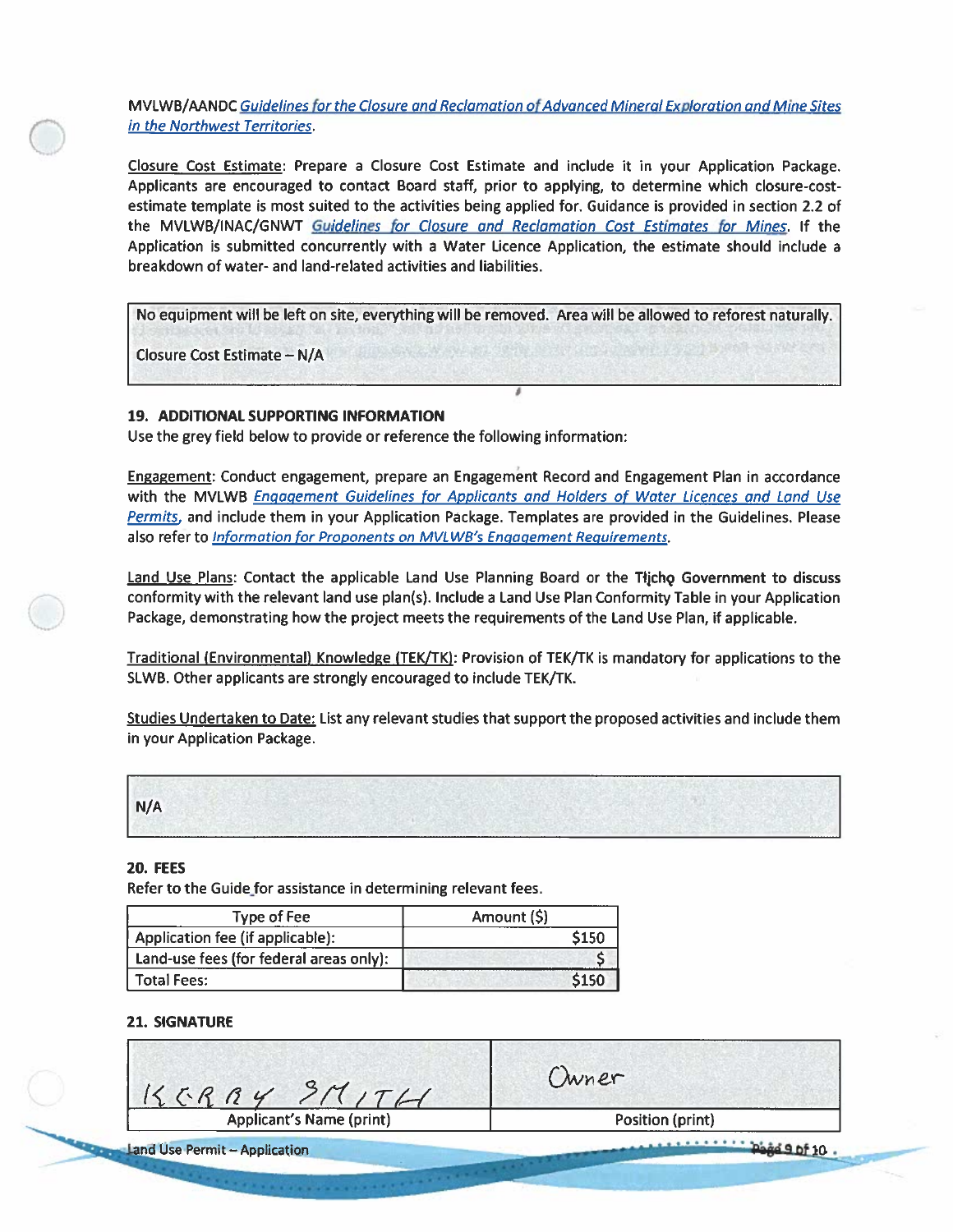| ~<br>ັ              | --- |
|---------------------|-----|
| <b>Company Name</b> |     |
|                     |     |

| they hit  | May 24, 2022        |
|-----------|---------------------|
| Signature | -----------<br>Date |

Review the application package checklist provided in the Guide, and submit completed applications to the Regulatory Manager or Executive Director identified on the "Contact Us" pages of the respective Land and Water Board (www.mvlwb.com, www.wlwb.ca, www.slwb.com, www.glwb.com).

ø

*<u>ALCOHO</u>*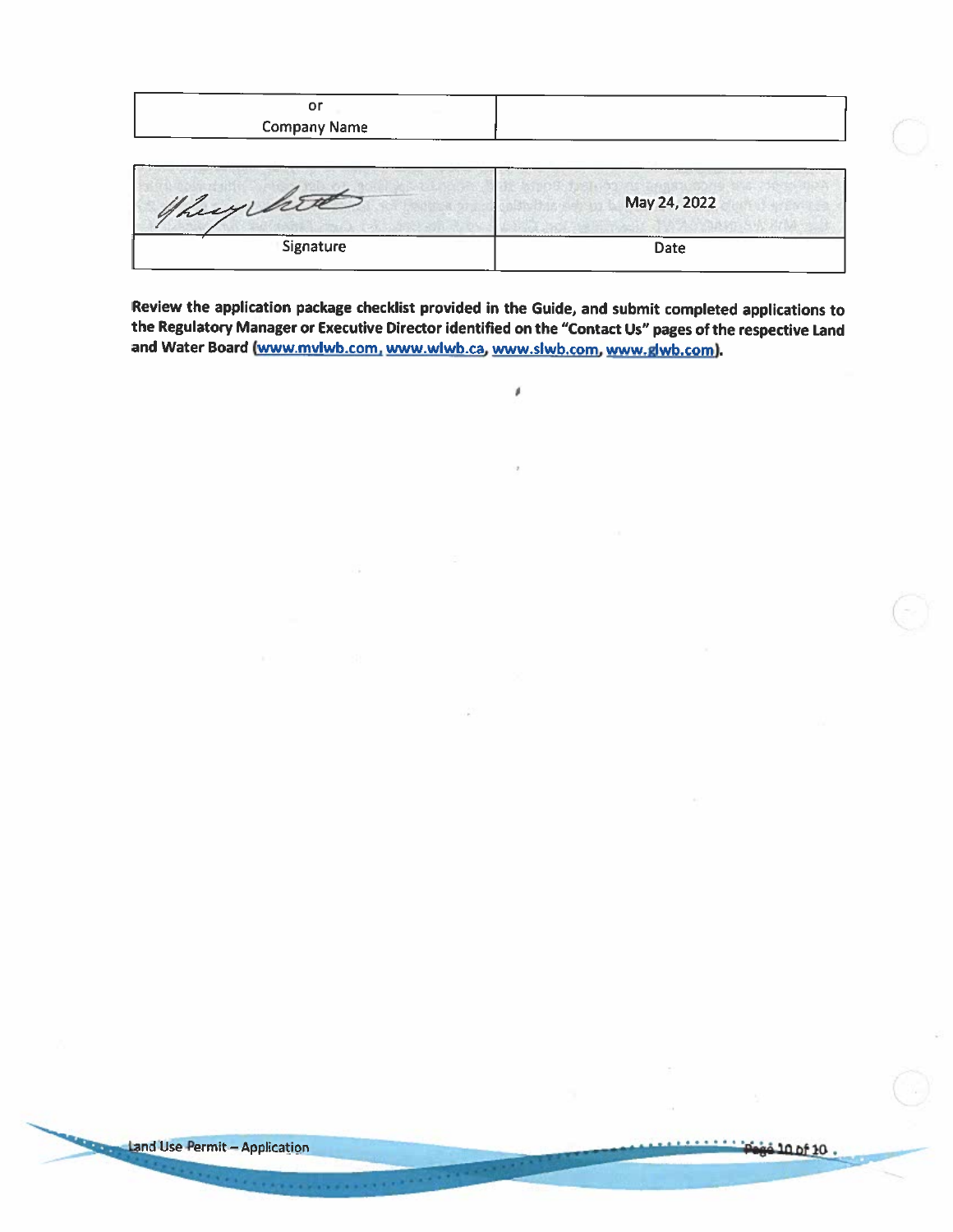Department of Environment and Natural Resources Ministère de l'Environnement et des Ressources naturelles Pursuant to the Forest Management Act and Regulations En vertu de la Loi Sur l'Aménagement des Forêts, et de son règlement

Page 1 of 1

TP501280

# TIMBER CUTTING PERMIT PERMIS DE COUPE DE BOIS

| Last Name - Nom de famille              |                             | First Name - Prénom usuel |                                                                  | Init.              |
|-----------------------------------------|-----------------------------|---------------------------|------------------------------------------------------------------|--------------------|
| Smith                                   | Kerry                       |                           |                                                                  |                    |
| Residence Address - Adresse du domicile |                             |                           | Mailing Address (if different) - Adresse postale (si différente) |                    |
| <b>Boundary Creek</b>                   |                             |                           | <b>Box 1851</b>                                                  |                    |
| City/Town - Ville                       |                             |                           | Territory                                                        | Postal Code postal |
| Yellowknife                             |                             |                           | <b>NT</b>                                                        | <b>X1A 2P4</b>     |
| Phone No. - N° de téléphone             | Cell No. - No de cellulaire | Email                     |                                                                  |                    |
| 867-444-6305                            | 867-444-6305                |                           |                                                                  |                    |

|             | d-i | m-m | у-а  |                 | l Vendor No. Issued at - Délivré à    | Licence Fee - Permis frais | GST-TPS     | Fee - Frais |
|-------------|-----|-----|------|-----------------|---------------------------------------|----------------------------|-------------|-------------|
| Date Issued |     |     |      | IN° de l'agenti |                                       |                            |             |             |
| Emis le     | 12  | 07  | 2021 | 228             | ∴⊾ ENR North Slave Regional Office \$ | 0.00                       | $+$ \$ 0.00 | $= $0.00$   |

Is authorized to cut timber at: A l'autorisation d'abattre des arbres à:

Hwy 3, KM 172

In the following species, volumes and product(s): Pour les espèces, les volumes et les produits suivants:

> **Description Species** SPR/PIN - Spruce/Pine Dead wood SPR/PIN - Spruce/Pine Green wood

| Volume(m <sup>3</sup> /#) Product |                                            |
|-----------------------------------|--------------------------------------------|
|                                   | 978,0000 FUEL - Fuel Wood(m <sup>3</sup> ) |
|                                   | 652,0000 FUEL - Fuel Wood(m <sup>3</sup> ) |

| This licence is valid                                                                                                                                                                                                                                                                              | <b>FROM</b> | ₫-I | m-m | y-a  | <b>EXPIRES</b>                                                                                                                                                                                                                                                                                                                    | d-i | m-m | y-a  |
|----------------------------------------------------------------------------------------------------------------------------------------------------------------------------------------------------------------------------------------------------------------------------------------------------|-------------|-----|-----|------|-----------------------------------------------------------------------------------------------------------------------------------------------------------------------------------------------------------------------------------------------------------------------------------------------------------------------------------|-----|-----|------|
| Ce licence est valide                                                                                                                                                                                                                                                                              | DU          | 13  | -07 | 2021 | <b>EXPIRE LE</b>                                                                                                                                                                                                                                                                                                                  | 12  |     | 2022 |
| I declare that the information provided on this form is correct. I understand that it<br>is an offence to give false or misleading information.<br>Information collected is protected under the Access of Information and Protection<br>of Privacy Act. I am eligible to hold this licence/permit. |             |     |     |      | J'atteste par la présente que les renseignements donnés ci-dessus sont vrais. Je<br>comprends que faire une déclaration trompeuse constitue une infraction.<br>Les renseignements recueillis sont protégés en vertu de la Loi sur l'accès à<br>l'information et la protection de la vie privée. J'ai le droit de tenir ce permis. |     |     |      |
| Licence Holder - Signature - Titulaire du licence                                                                                                                                                                                                                                                  |             |     |     |      | forized Signature - Signataire autorise                                                                                                                                                                                                                                                                                           |     |     |      |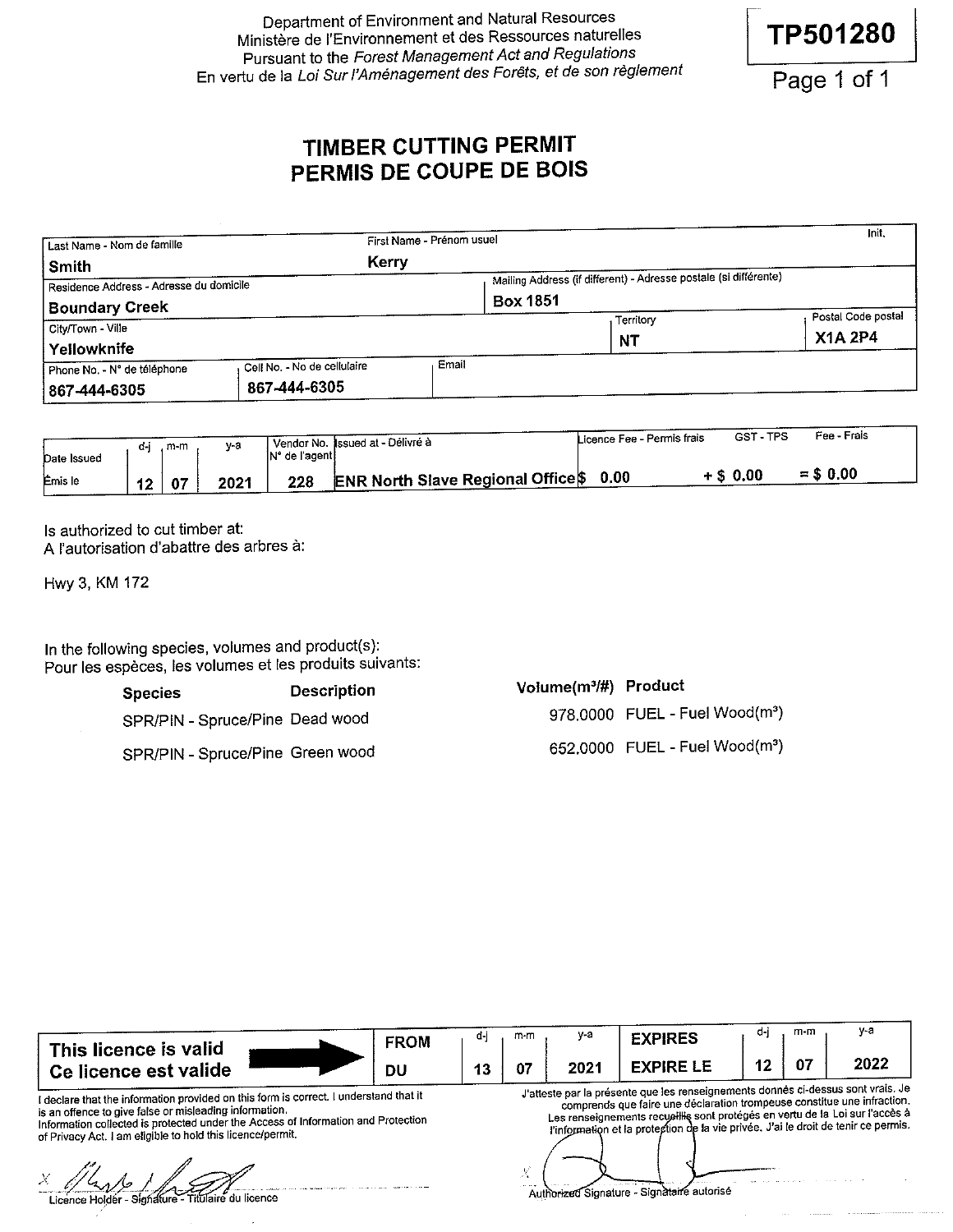Department of Environment and Natural Resources Ministère de l'Environnement et des Ressources naturelles Pursuant to the Forest Management Act and Regulations En vertu de la Loi Sur l'Aménagement des Forêts, et de son règlement

Page 1 of 1

**TT501280** 

# TIMBER TRANSPORT PERMIT PERMIS DE TRANSPORT DE BOIS

|                                         |       |                           | Init.                                                                               |
|-----------------------------------------|-------|---------------------------|-------------------------------------------------------------------------------------|
| Kerry                                   |       |                           |                                                                                     |
| Residence Address - Adresse du domicile |       |                           |                                                                                     |
|                                         |       |                           |                                                                                     |
|                                         |       | Territory                 | Postal Code postal                                                                  |
|                                         |       | <b>NT</b>                 | <b>X1A 2P4</b>                                                                      |
| Cell No. - No de cellulaire             | Email |                           |                                                                                     |
| 867-444-6305                            |       |                           |                                                                                     |
|                                         |       | First Name - Prénom usuel | Mailing Address (if different) - Adresse postale (si différente)<br><b>Box 1851</b> |

|                | d-i | m-m | v-a  | IN° de l'aqenti | Vendor No. Issued at - Délivre à  | Licence Fee - Permis frais | GST-TPS     | Fee - Frais |
|----------------|-----|-----|------|-----------------|-----------------------------------|----------------------------|-------------|-------------|
| Date Issued    |     |     |      |                 |                                   |                            |             |             |
| <b>Émis</b> le | 12  |     | 2021 | 228             | ENR North Slave Regional Office\$ | 0.00                       | $+$ \$ 0.00 | $=$ \$ 0.00 |

In the following species, volumes and product(s): Pour les espèces, les volumes et les produits suivants:

| <b>Species</b>                   | <b>Description</b> | Volume |
|----------------------------------|--------------------|--------|
| SPR/PIN - Spruce/Pine Dead wood  |                    | 978    |
| SPR/PIN - Spruce/Pine Green wood |                    | 652    |

| Volume(m3/#) Product |                                            |
|----------------------|--------------------------------------------|
|                      | 978.0000 FUEL - Fuel Wood(m <sup>3</sup> ) |
|                      | 652,0000 FUEL - Fuel Wood(m <sup>3</sup> ) |

| Cutting Area - Région de coupe | Permit/Licence No. - N du permis ou licence |
|--------------------------------|---------------------------------------------|
|                                | TP501280                                    |

Destination

#### Behchoko, and Yellowknife area

Export Point - Point de départ (Export permit only - Permit d'exportation seulement)

| This licence is valid | <b>FROM</b> | m-m | $v-a$            | <b>EXPIRES</b>   | m-m | v-a                                                                                                             |
|-----------------------|-------------|-----|------------------|------------------|-----|-----------------------------------------------------------------------------------------------------------------|
| Ce licence est valide | DU          | 07  | 202 <sup>.</sup> | <b>EXPIRE LE</b> |     | 2022                                                                                                            |
|                       |             |     |                  |                  |     | the first dependence of the first state of the state of the state of the state of the state of the state of the |

I declare that the information provided on this form is correct. I understand that it<br>is an offence to give false or misleading information.<br>Information collected is protected under the Access of Information and Protection

of Privacy Act. I am eligible to hold this licence/permit.

Signatufe - Titulaire du licence Lícenco Hold

J'atteste par la présente que les renseignements donnés ci-dessus sont vrais. Je comprends que faire une déclaration trompeuse constitue une infraction. es renseignements recueillis sont protégés en vertu de la Loi sur l'accès à information et la protection de la vie privée. J'ai le droit de tenir ce permis. Χ

Authorized Signature - Signataire autorise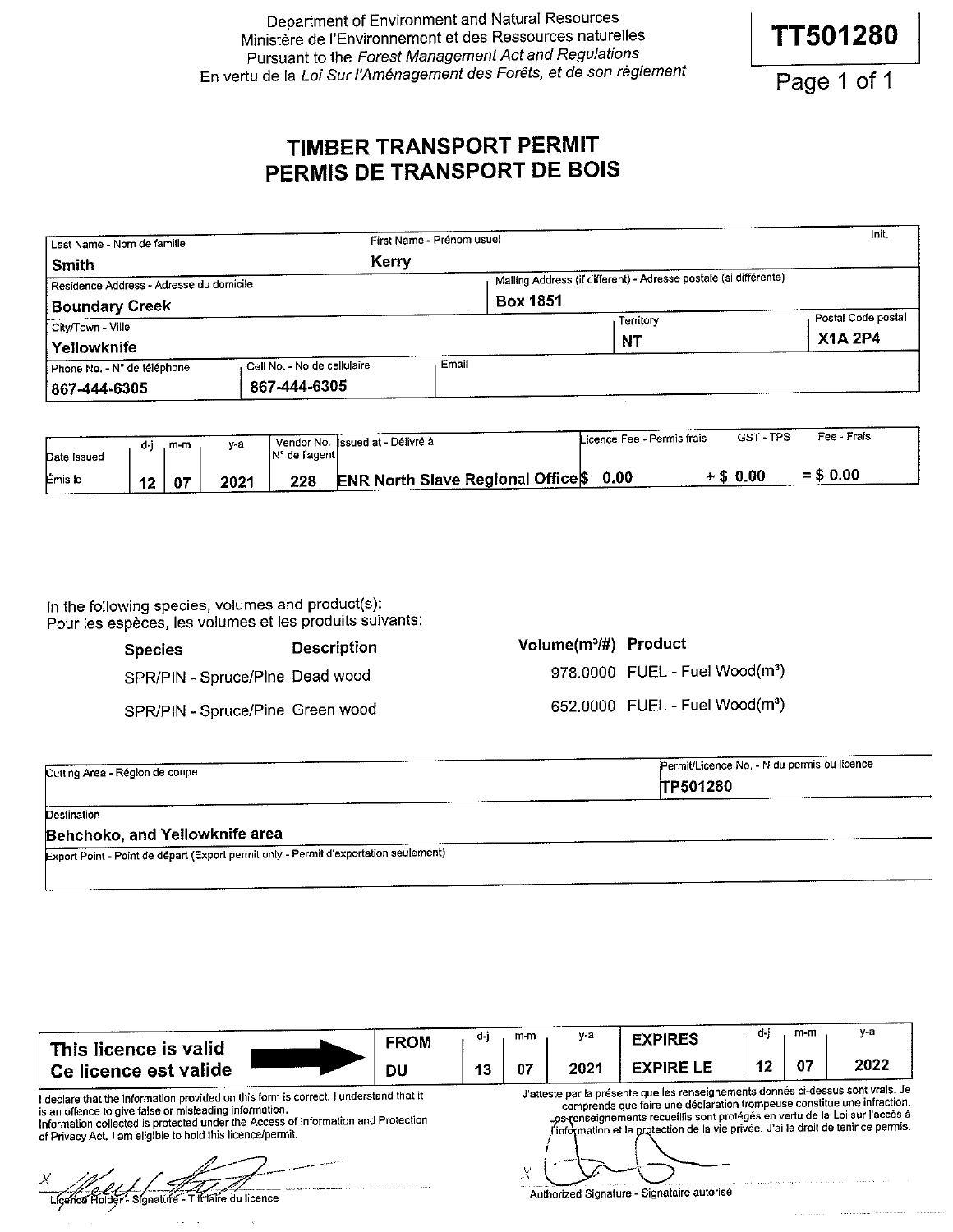

313304 May 12 2022 | BY MAIL

**KERRY'S FIREWOOD & SALVAGE BOX 1851** HWY 3, KL 303 YELLOWKNIFE, NT X1A 2P4

**ATTENTION: KERRY SMITH** 

Dear Sir/Madam:

# **Application to Register Business Name (Sole Proprietorship) - KERRY'S FIREWOOD & SALVAGE**

Please find enclosed duly filed Application to Register Business Name (Sole Proprietorship) for the above noted entity; note that your receipt number 118642 in the amount of \$50.00 was taken at time of payment.

**KERRY'S FIREWOOD & SALVAGE** is now registered as a Business Name (Sole Proprietorship) under the Partnership and Business Names Act of the Northwest Territories; with the registration number 313304, the registration date of 2022-05-12, and the expiration date of 2026-05-12.

**IMPORTANT:** Please take careful note of the date on which your registration expires. A notice to renew registration will be mailed to the address on file for the Business Name (Sole Proprietorship), 90 days prior to this expiry date. Should your mailing information change before then, be sure to submit an Application to Amend Business Name (Sole Proprietorship) form, together with the prescribed fee.

If you have any questions or require further information, please do not hesitate to contact our office at (867)767-9304, toll-free (877)743-3302, fax (867)873-0243; or via email at CorporateRegistries@gov.nt.ca. All forms and instructions are also available on our website: https://www.justice.gov.nt.ca/en/business-names/

Sincerely,

Syriuste

Natacha Entwistle Paralegal **Corporate Registry Department of Justice** 

Enclosure

1st Floor, Stuart M. Hodgson Building, 5009 - 49th Street | 1er Étage, Édifice Stuart M. Hodgson, 5009 - 49e rue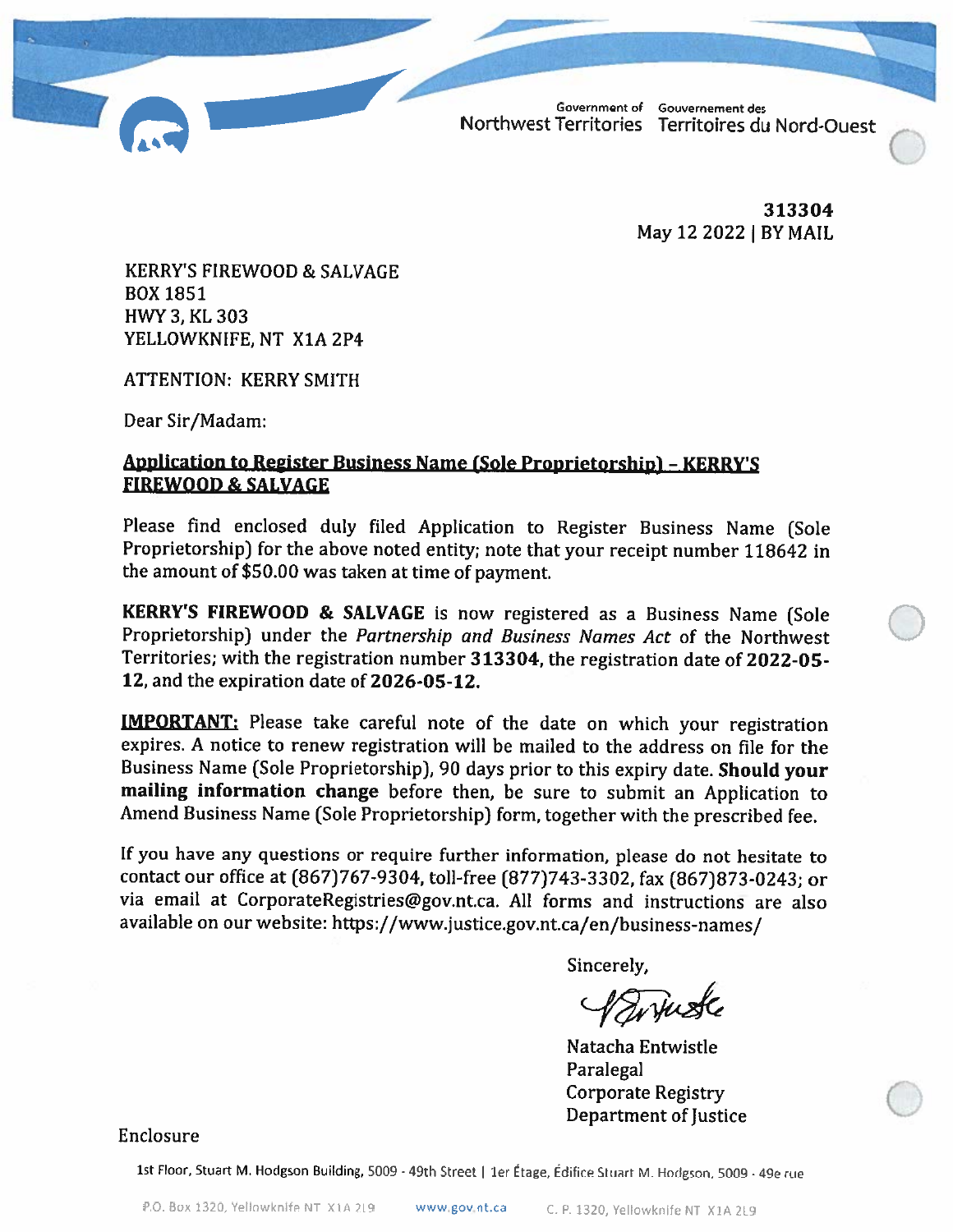|                                                                                          | <b>Government of</b><br><b>Gouvernement des</b><br>Northwest Territories Territoires du Nord-Ouest                                                                                                                                                           |
|------------------------------------------------------------------------------------------|--------------------------------------------------------------------------------------------------------------------------------------------------------------------------------------------------------------------------------------------------------------|
|                                                                                          | FILED-DEROT                                                                                                                                                                                                                                                  |
|                                                                                          | Internal Use Only/A usage Interne sealement                                                                                                                                                                                                                  |
|                                                                                          | 21321<br>File:<br>PARTNERSHIP AND BUSINESS NAMES ACT                                                                                                                                                                                                         |
|                                                                                          | <b>APPLICATION TO REGISTER BUSINESS NAME</b><br>Date: IYVIM<br>$\partial$ 022                                                                                                                                                                                |
|                                                                                          | (SOLE PROPRIETORSHIP)                                                                                                                                                                                                                                        |
|                                                                                          | <b>REGISTRAR OF CORPORATIONS</b><br><b>REGISTRAIRE DES SOCIÉTÉS</b>                                                                                                                                                                                          |
| 1) a. NAME OF BUSINESS (SOLE PROPRIETORSHIP)                                             |                                                                                                                                                                                                                                                              |
|                                                                                          | $KERRY'S$ FIREWOOD of SALUAGE                                                                                                                                                                                                                                |
| b. The Business Name must be approved by the Registrar of Corporations.                  | A Northwest Territories Name Search and Reservation Form: 1 is attached (\$25.00) or 1 was submitted previously                                                                                                                                              |
|                                                                                          |                                                                                                                                                                                                                                                              |
|                                                                                          | 2) Name and address of individual OR corporation using Business Name (Sole Proprietorship)                                                                                                                                                                   |
| User name (individual OR corporation)                                                    | Postal AND physical address (eg. house and street number OR lot, block & plan)                                                                                                                                                                               |
|                                                                                          | address<br>municipality<br>territory/province<br>postal code                                                                                                                                                                                                 |
| KEARY SMITH                                                                              | BOX 1851 YELL OW KNIFE XIAZPY                                                                                                                                                                                                                                |
|                                                                                          |                                                                                                                                                                                                                                                              |
| 3) Business address of <b>Business</b>                                                   |                                                                                                                                                                                                                                                              |
| Postal AND physical address (eg. house and street number OR lot, block & plan)           |                                                                                                                                                                                                                                                              |
| address                                                                                  | municipality<br>territory/province<br>postal code                                                                                                                                                                                                            |
| BOX 1851                                                                                 | X(AZP4<br>MWT<br>YELLOWKNIFF                                                                                                                                                                                                                                 |
| 773<br>KC<br>$uv =$                                                                      |                                                                                                                                                                                                                                                              |
| 4) Date of first use of Business Name (cannot be a future date)                          | APR1C                                                                                                                                                                                                                                                        |
|                                                                                          | month<br>day<br>vear                                                                                                                                                                                                                                         |
| 5) Nature of business                                                                    |                                                                                                                                                                                                                                                              |
| Briefly and clearly describe the nature or type of business carried out by this Business |                                                                                                                                                                                                                                                              |
| $FIRL$ WOOD                                                                              |                                                                                                                                                                                                                                                              |
|                                                                                          |                                                                                                                                                                                                                                                              |
|                                                                                          | I HEREBY DECLARE that this application is made under Section 47 of the Partnership and Business Names Act, that I am (the<br>corporation is) not associated in partnership with any other persons in the use of this Business Name, and that the information |
| set forth in this application is true.                                                   |                                                                                                                                                                                                                                                              |
|                                                                                          |                                                                                                                                                                                                                                                              |
| <b>*Forms with original signatures must be submitted.</b>                                |                                                                                                                                                                                                                                                              |
| (Scans, photocopies etc. cannot be accepted)                                             | Dated this $2e$ day of $MAP$                                                                                                                                                                                                                                 |
|                                                                                          |                                                                                                                                                                                                                                                              |
|                                                                                          |                                                                                                                                                                                                                                                              |
|                                                                                          | Per: Merel Collect Law Collection (original sympature of individual/authorized officer of corporation)                                                                                                                                                       |
|                                                                                          |                                                                                                                                                                                                                                                              |
|                                                                                          | Corporate Registries, Department of Justice, GNWT   5009-49 Street, SMH-1, PO Box 1320, Yellowknife NT, X1A 2L9   FEE: \$50.00                                                                                                                               |
|                                                                                          | Registraire des Sociétés, Ministère de la Justice, GTNO   S009-49 Rue, SMH-1, C.P. 1320, Yellowknife TNO, X1A 2L9   FRAIS: 50,00\$                                                                                                                           |